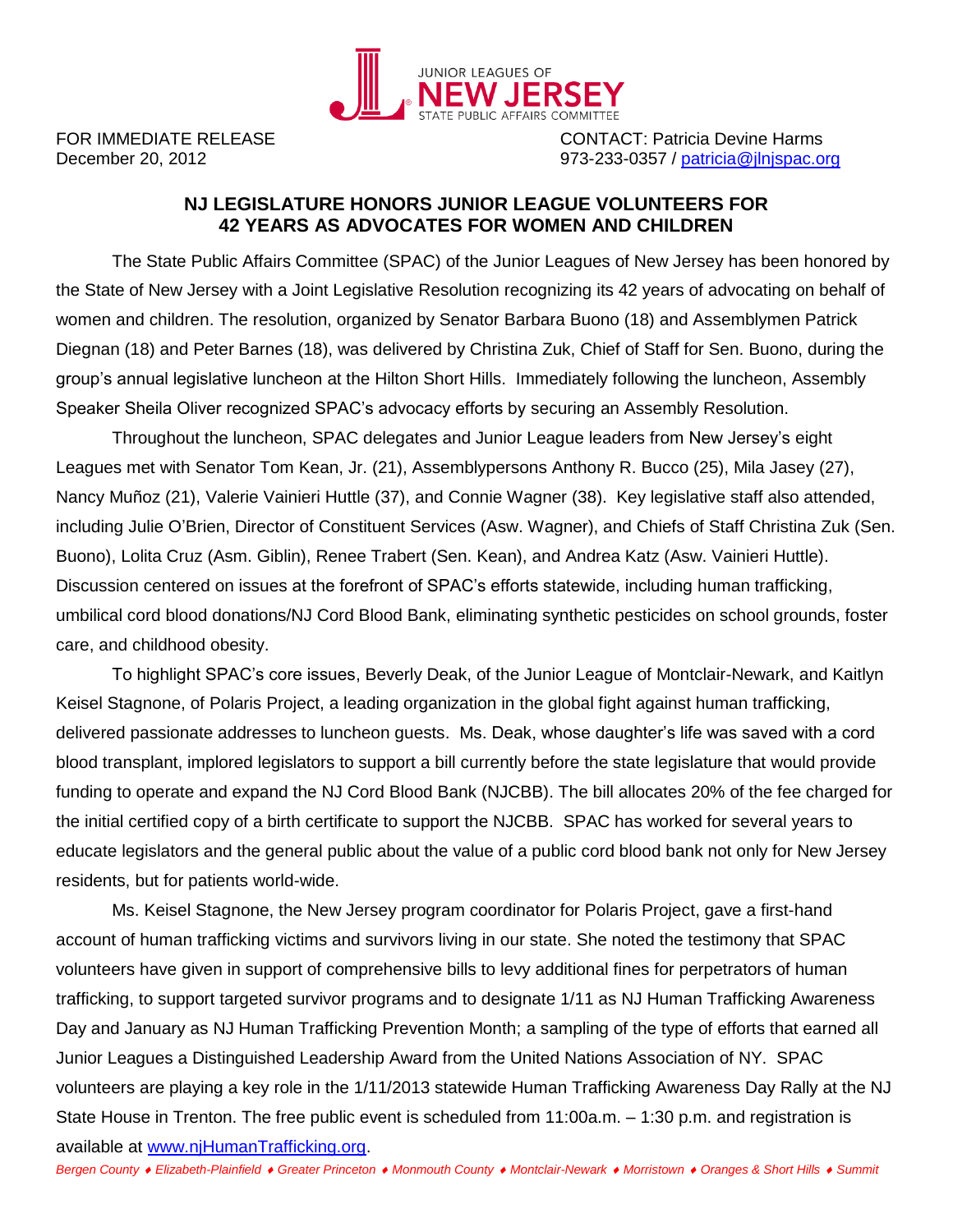## ###

## **About The Junior Leagues of New Jersey State Public Affairs Committee (SPAC)**

Founded in 1970, NJ SPAC [\(www.jlnjspac.org\)](http://www.jlnjspac.org/) is a statewide, non-partisan committee made up of representatives from each of the eight Junior Leagues in NJ who join together to take action on select state and national public issues. NJ SPAC advocates for initiatives and legislation to improve the quality of life for women and children; improve the quality of education; and improve the environment. With a combined membership of 3,000 Junior League members in NJ and with the use of a range of advocacy tools, SPAC is able to improve the lives on women and children in the state.

## **About The Association of Junior Leagues International, Inc.**

Founded in 1901 by New Yorker and social activism pioneer Mary Harriman, the Junior Leagues are charitable nonprofit organizations of women, developed as civic and community leaders, creating demonstrable community impact. Today, [The Association of Junior Leagues International, Inc.](http://www.ajli.org/) (AJLI) is comprised of more than 155,000 women in 293 Junior Leagues throughout Canada, Mexico, the United Kingdom, and the United States. Together, they constitute one of the largest, most effective volunteer organizations in the world.



State Legislators join NJ Junior Leagues State Public Affairs Committee delegates and Junior League leaders at recent SPAC Legislative Luncheon at the Hilton Short Hills. L-R front row = Guest speaker Beverly Deak, Junior League of Montclair-Newark, Inc., SPAC Assistant Chair Sue Flynn, SPAC Chair Patricia Devine Harms and Christina Zuk, Chief of Staff for Senator Barbara Buono. L-R standing = SPAC Advisor Barbara Wright, RN, Ph.D., FAAN; Lolita Cruz (Assemblyman Giblin's office), Assemblypersons Anthony Bucco, Mila Jasey, Nancy Muñoz, Connie Wagner, Senator Tom Kean, Jr. and Assemblywoman Valerie Vainieri Huttle.